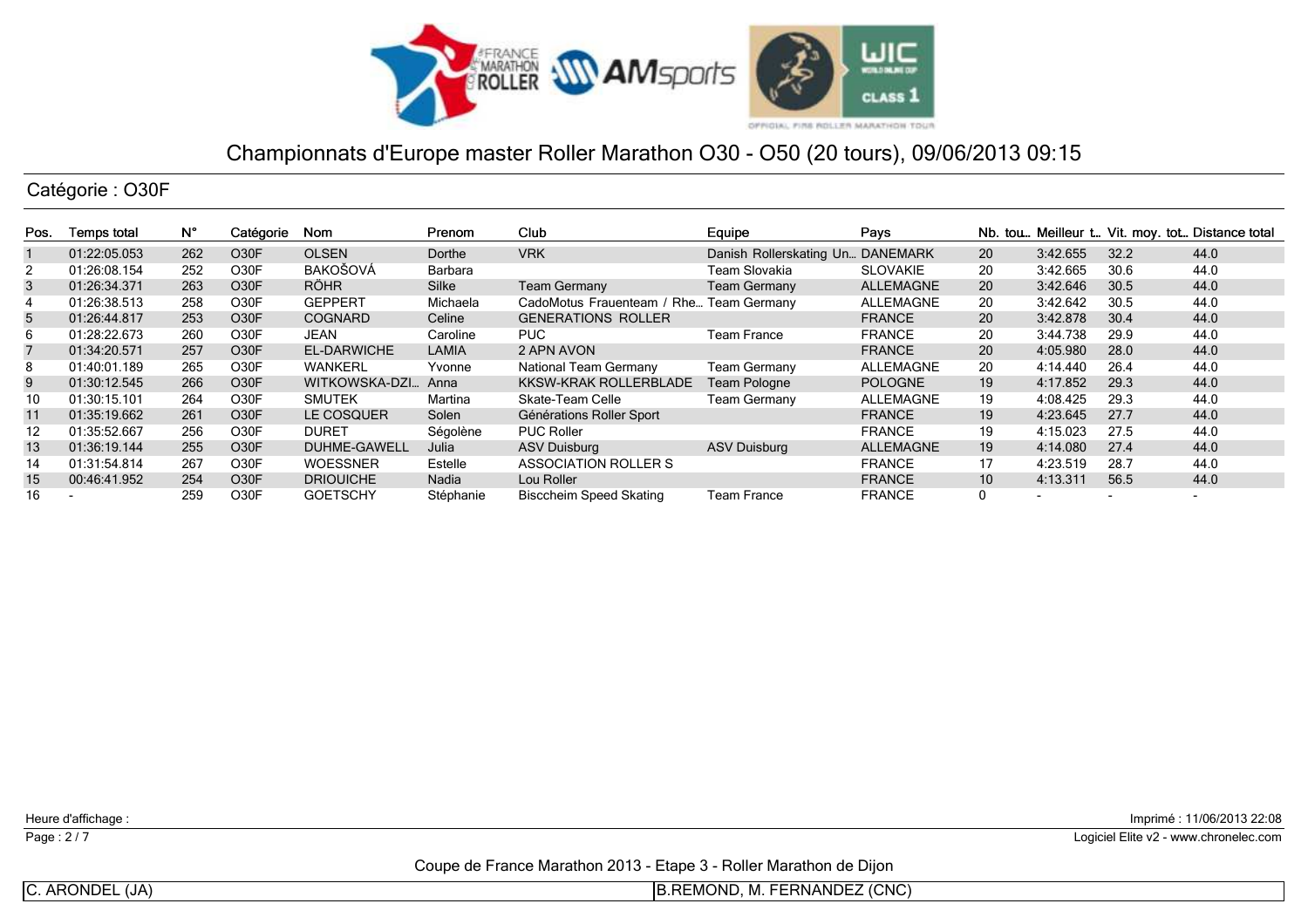

Catégorie : O30H

| Pos.           | <b>Temps total</b> | N°  | Catégorie         | Nom                | Prenom         | Club                                                | Equipe                    | Pays                |    |          |      | Nb. tou Meilleur t Vit. moy. tot Distance total |
|----------------|--------------------|-----|-------------------|--------------------|----------------|-----------------------------------------------------|---------------------------|---------------------|----|----------|------|-------------------------------------------------|
| $\overline{1}$ | 01:10:46.014       | 342 | O <sub>30</sub> H | <b>ESNAULT</b>     | <b>VINCENT</b> | F2P Mont Blanc                                      | <b>Team France</b>        | <b>FRANCE</b>       | 20 | 3:19.442 | 37.3 | 44.0                                            |
| 2              | 01:14:43.555       | 335 | O30H              | <b>DARIO</b>       | Rivaroli       | PATTINATORI BONONIA                                 |                           | <b>ITALIE</b>       | 20 | 3:25.542 | 35.3 | 44.0                                            |
| 3              | 01:14:43.605       | 358 | <b>O30H</b>       | <b>LECLERC</b>     | Grégoire       | <b>RS DIJON BOURGOGNE</b>                           |                           | <b>FRANCE</b>       | 20 | 3:23.981 | 35.3 | 44.0                                            |
| $\overline{4}$ | 01:14:43.853       | 333 | O <sub>30</sub> H | CARCANO            | Cyril          | <b>RS DIJON BOURGOGNE</b>                           |                           | <b>FRANCE</b>       | 20 | 3:25.346 | 35.3 | 44.0                                            |
| 5              | 01:14:43.965       | 364 | <b>O30H</b>       | <b>PAOLO</b>       | Nannini        | PATTINATORI BONONIA                                 |                           | <b>ITALIE</b>       | 20 | 3:24.391 | 35.3 | 44.0                                            |
| 6              | 01:14:44.104       | 341 | O30H              | <b>ENRIQUE</b>     | Leiva-peña     | EL PILAR MARIANISTAS                                | FEDERACIÓN VASCA          | <b>ESPAGNE</b>      | 20 | 3:18.568 | 35.3 | 44.0                                            |
| $\overline{7}$ | 01:14:44.188       | 374 | O30H              | SALLÉ              | Emmanuel       | <b>JS Coulaines</b>                                 | <b>Team France</b>        | <b>FRANCE</b>       | 20 | 3:22.566 | 35.3 | 44.0                                            |
| 8              | 01:14:44.474       | 352 | O30H              | <b>HESTKJAER</b>   | Klaus          | Sk8skool                                            |                           | <b>DANEMARK</b>     | 20 | 3:27.654 | 35.3 | 44.0                                            |
| 9              | 01:14:45.331       | 350 | <b>O30H</b>       | <b>HANDL</b>       | Marek          | Winjay ISC Praha, Czech Rep Czech National Team     |                           | <b>REPUBLIQUE T</b> | 20 | 3:23.869 | 35.3 | 44.0                                            |
| 10             | 01:14:45.478       | 360 | O <sub>30</sub> H | Lopez de diego     | Mario          | EL PILAR MARIANISTAS                                | FEDERACIÓN VASCA          | <b>ESPAGNE</b>      | 20 | 3:23.747 | 35.3 | 44.0                                            |
| 11             | 01:14:46.223       | 361 | O30H              | <b>MEKSULA</b>     | Lukasz         |                                                     | Team Pologne              | <b>POLOGNE</b>      | 20 | 3:28.174 | 35.3 | 44.0                                            |
| 12             | 01:14:47.025       | 337 | O30H              | <b>DAUVERGNE</b>   | Thomas         | AM Sports Dijon                                     | <b>Team France</b>        | <b>FRANCE</b>       | 20 | 3:23.970 | 35.3 | 44.0                                            |
| 13             | 01:14:48.407       | 328 | O30H              | <b>BERNARDIN</b>   | David          | <b>RSC GRENOBLOIS</b>                               |                           | <b>FRANCE</b>       | 20 | 3:25.607 | 35.3 | 44.0                                            |
| 14             | 01:14:48.443       | 375 | O <sub>30</sub> H | <b>SALMON</b>      | Xavier         | <b>PARIS HOCKEY CLUB</b>                            |                           | <b>FRANCE</b>       | 20 | 3:26.761 | 35.3 | 44.0                                            |
| 15             | 01:14:49.808       | 351 | O30H              | <b>HANNIG</b>      | Severin        | RSC Aachen 1986 e.V.                                | <b>Team Germany</b>       | <b>ALLEMAGNE</b>    | 20 | 3:27.643 | 35.3 | 44.0                                            |
| 16             | 01:14:50.739       | 372 | O30H              | <b>RONDEL</b>      | Anthony        | <b>JS Coulaines</b>                                 |                           | <b>FRANCE</b>       | 20 | 3:28.149 | 35.3 | 44.0                                            |
| 17             | 01:14:50.764       | 327 | O30H              | <b>ANTHOINE</b>    | <b>HERVE</b>   | <b>ULTEAM - RAGE SKATING</b>                        | <b>ULTEAM - RAGE SKAT</b> | <b>FRANCE</b>       | 20 | 3:28.299 | 35.3 | 44.0                                            |
| 18             | 01:14:54.014       | 338 | O <sub>30</sub> H | DE REGIL HERAS     | Juan           | <b>BASROLLER</b>                                    | FEDERACIÓN VASCA          | <b>ESPAGNE</b>      | 20 | 3:27.169 | 35.2 | 44.0                                            |
| 19             | 01:15:18.282       | 379 | <b>O30H</b>       | <b>SMUDA</b>       | Miroslav       |                                                     | <b>Team Slovakia</b>      | <b>SLOVAKIE</b>     | 20 | 3:31.464 | 35.1 | 44.0                                            |
| 20             | 01:17:08.938       | 383 | O <sub>30</sub> H | <b>WOISINGER</b>   | Gerald         | ÖRSV                                                | <b>Team Autriche</b>      | <b>AUTRICHE</b>     | 20 | 3:29.490 | 34.2 | 44.0                                            |
| 21             | 01:17:09.398       | 332 | O30H              | <b>BUISSON</b>     | Jean-vincent   | <b>ALVA</b>                                         |                           | <b>FRANCE</b>       | 20 | 3:29.329 | 34.2 | 44.0                                            |
| 22             | 01:18:12.350       | 348 | O <sub>30</sub> H | <b>GOURDIN</b>     | Thomas         | Le roller du Touch                                  |                           | <b>FRANCE</b>       | 20 | 3:30.507 | 33.8 | 44.0                                            |
| 23             | 01:18:13.620       | 330 | <b>O30H</b>       | <b>BOISSIÈRE</b>   | Julien         | Haut Rhône N Roller                                 |                           | <b>FRANCE</b>       | 20 | 3:33.663 | 33.7 | 44.0                                            |
| 24             | 01:18:13.786       | 347 | O <sub>30</sub> H | <b>GLASBRENNER</b> | Jochen         | <b>TF Feuerbach</b>                                 |                           | <b>ALLEMAGNE</b>    | 20 | 3:37.512 | 33.7 | 44.0                                            |
| 25             | 01:18:15.192       | 384 | O <sub>30</sub> H | ZAJPT              | Pavel          | Czech republic - Inlinetalent S Czech National Team |                           | <b>REPUBLIQUE T</b> | 20 | 3:35.421 | 33.7 | 44.0                                            |
| 26             | 01:18:26.507       | 345 | O30H              | <b>GAULON</b>      | Jose           | PARIS HOCKEY CLUB                                   |                           | <b>FRANCE</b>       | 20 | 3:44.165 | 33.7 | 44.0                                            |
| 27             | 01:18:48.008       | 329 | O <sub>30</sub> H | <b>BINIEK</b>      | Marcin         | KKSW-KRAK ROLLERBLADE                               | Team Pologne              | <b>POLOGNE</b>      | 20 | 3:29.317 | 33.5 | 44.0                                            |
| 28             | 01:19:48.801       | 362 | O <sub>30</sub> H | <b>MIQUEU</b>      | Sébastien      | Lourdes roller                                      |                           | <b>FRANCE</b>       | 20 | 3:33.410 | 33.1 | 44.0                                            |
| 29             | 01:20:00.439       | 349 | O <sub>30</sub> H | <b>GUICHARD</b>    | Sébastien      | <b>SAINT-ETIENNE ROLLER</b>                         |                           | <b>FRANCE</b>       | 20 | 3:44.418 | 33.0 | 44.0                                            |
| 30             | 01:21:24.259       | 340 | O30H              | <b>DEVOS</b>       | Christophe     | rolling to gap                                      |                           | <b>FRANCE</b>       | 20 | 3:30.887 | 32.4 | 44.0                                            |
| 31             | 01:22:18.461       | 326 | O30H              | ANDRZEJEWSKI       | Piotr          | 4SKATING.pl / BONT.pl                               | Team Pologne              | <b>POLOGNE</b>      | 20 | 3:33.737 | 32.1 | 44.0                                            |
| 32             | 01:22:23.689       | 323 | O <sub>30</sub> H | <b>ALEKSANDAR</b>  | <b>ALEKSIC</b> | <b>PARIS HOCKEY CLUB</b>                            | <b>PARIS HOCKEY CLUB</b>  | <b>FRANCE</b>       | 20 | 3:36.437 | 32.0 | 44.0                                            |
| 33             | 01:24:26.964       | 331 | O <sub>30</sub> H | <b>BOUGON</b>      | Cyril          | Club Sportif Brétigny Roller S                      | Course                    | <b>FRANCE</b>       | 20 | 3:44.937 | 31.3 | 44.0                                            |
| 34             | 01:24:31.765       | 343 | O30H              | <b>FENET-GARDE</b> | <b>THOMAS</b>  | ROLLER CLUB DE COMPIE                               |                           | <b>FRANCE</b>       | 20 | 3:44.986 | 31.2 | 44.0                                            |

Heure d'affichage :

Page : 3/7

Imprimé : 11/06/2013 22:08

Logiciel Elite v2 - www.chronelec.com

Coupe de France Marathon 2013 - Etape 3 - Roller Marathon de Dijon

C. ARONDEL (JA)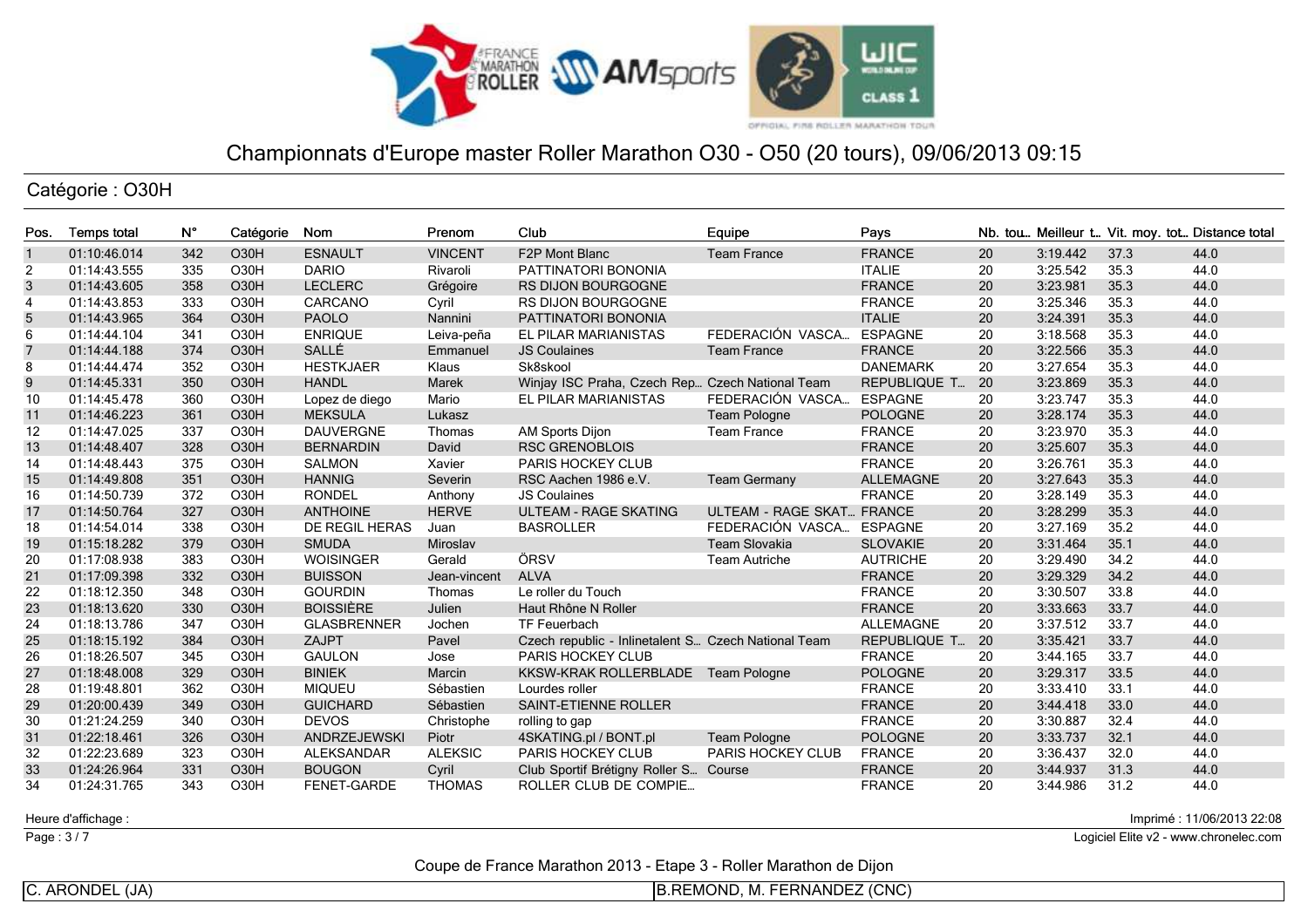

Catégorie : O30H (Suite)

| Pos. | Temps total              | N°  | Catégorie         | Nom              | Prenom           | <b>Club</b>                    | Equipe                 | Pays             |              |                          |                          | Nb. tou Meilleur t Vit. moy. tot Distance total |
|------|--------------------------|-----|-------------------|------------------|------------------|--------------------------------|------------------------|------------------|--------------|--------------------------|--------------------------|-------------------------------------------------|
| 35   | 01:26:53.476             | 357 | O <sub>3</sub> 0H | <b>KULAGA</b>    | <b>Dominik</b>   | KKSW-KRAK ROLLERBLADE          | Team Pologne           | <b>POLOGNE</b>   | 20           | 3:43.881                 | 30.4                     | 44.0                                            |
| 36   | 01:26:54.880             | 322 | O30H              | <b>ABBINK</b>    | Philippe         | Eurocopter                     |                        | <b>FRANCE</b>    | 20           | 4:04.788                 | 30.4                     | 44.0                                            |
| 37   | 01:28:30.857             | 339 | O30H              | <b>DETRAU</b>    | <b>DAVID</b>     | ASCAP ROLLER SKATING           |                        | <b>FRANCE</b>    | 20           | 4:07.901                 | 29.8                     | 44.0                                            |
| 38   | 01:35:09.081             | 377 | O30H              | SALVAN           | <b>Nicolas</b>   | UMS easy riders - les big brot |                        | <b>FRANCE</b>    | 20           | 4:14.560                 | 27.7                     | 44.0                                            |
| 39   | 01:11:04.127             | 371 | O30H              | <b>RÖHR</b>      | Christoph        | <b>Team Germany</b>            | <b>Team Germany</b>    | <b>ALLEMAGNE</b> | 19           | 3:27.591                 | 37.1                     | 44.0                                            |
| 40   | 01:22:20.811             | 346 | O30H              | <b>GIRON</b>     | Yannick          | Club Sportif Bretigny Roller S |                        | <b>FRANCE</b>    | 19           | 3:56.707                 | 32.1                     | 44.0                                            |
| 41   | 01:26:45.772             | 325 | O30H              | <b>ANDRAL</b>    | Sébastien        | Eurocopter                     |                        | <b>FRANCE</b>    | 19           | 4:05.590                 | 30.4                     | 44.0                                            |
| 42   | 01:28:15.511             | 376 | O <sub>3</sub> 0H | SALVAN           | Christophe       | UMS easy riders - les big brot |                        | <b>FRANCE</b>    | 19           | 4:14.758                 | 29.9                     | 44.0                                            |
| 43   | 01:36:35.834             | 356 | O30H              | <b>KOHLBECK</b>  | Michael          | <b>SFC Rheinstetten</b>        |                        | <b>ALLEMAGNE</b> | 19           | 3:57.761                 | 27.3                     | 44.0                                            |
| 44   | 01:39:29.489             | 334 | O30H              | <b>CZECH</b>     | <b>SEBASTIEN</b> | ROLLER CLUB DE COMPIE          |                        | <b>FRANCE</b>    | 19           | 3:56.818                 | 26.5                     | 44.0                                            |
| 45   | 01:39:56.685             | 381 | O30H              | <b>TREMISOT</b>  | Jean             | Club Sportif Bretigny Roller S |                        | <b>FRANCE</b>    | 19           | 4:25.978                 | 26.4                     | 44.0                                            |
| 46   | 01:18:06.333             | 355 | O30H              | <b>KIM</b>       | Taejin           | <b>WIC Single Athlete</b>      | Team WIC               | <b>KOREE</b>     | 18           | 3:45.668                 | 33.8                     | 44.0                                            |
| 47   | 01:08:56.746             | 365 | O30H              | <b>PAWELEC</b>   | Miroslaw         |                                | Team Pologne           | <b>POLOGNE</b>   | 17           | 3:33.844                 | 38.3                     | 44.0                                            |
| 48   | 01:25:11.505             | 359 | O30H              | LEE.             | Ki-soon          | <b>WIC Single Athlete</b>      | Team WIC               | <b>KOREE</b>     | 17           | 3:46.933                 | 31.0                     | 44.0                                            |
| 49   | 01:20:05.576             | 354 | O <sub>3</sub> 0H | <b>KIM</b>       | Sooyong          | <b>WIC Single Athlete</b>      | Team WIC               | <b>KOREE</b>     | 16           | 4:02.587                 | 33.0                     | 44.0                                            |
| 50   | 00:32:18.533             | 324 | O <sub>3</sub> 0H | ALOA BELTRÁN     | Eduardo          | <b>ELURRA</b>                  |                        | <b>ESPAGNE</b>   |              | 4:05.465                 | 81.7                     | 44.0                                            |
| 51   | $\overline{\phantom{a}}$ | 336 | O30H              | <b>DARNAL</b>    | Sébastien        | <b>USF Roller</b>              | <b>Team France</b>     | <b>FRANCE</b>    | $\mathbf{0}$ | $\overline{\phantom{a}}$ | ۰.                       | $\sim$                                          |
| 52   |                          | 344 | O30H              | <b>FOULHIOUX</b> | Laurent          | <b>Roller Skate Pontarlier</b> |                        | <b>FRANCE</b>    | $\mathbf{0}$ | $\overline{\phantom{a}}$ | $\overline{\phantom{a}}$ | $\overline{\phantom{a}}$                        |
| 53   | $\overline{\phantom{a}}$ | 368 | O30H              | <b>POULIN</b>    | Rémi             | Ulteam Rage Skating            |                        | <b>FRANCE</b>    | $\mathbf{0}$ | $\overline{\phantom{a}}$ | $\overline{\phantom{a}}$ | $\overline{\phantom{a}}$                        |
| 54   |                          | 369 | O <sub>3</sub> 0H | <b>RIVIERRE</b>  | ROMARIC          | <b>Chartres Roller</b>         | <b>Chartres Roller</b> | <b>FRANCE</b>    | $\Omega$     | $\overline{\phantom{0}}$ | $\overline{\phantom{0}}$ | $\overline{\phantom{0}}$                        |
| 55   | $\overline{\phantom{0}}$ | 380 | O30H              | Täubrecht        | <b>Patrick</b>   | Team X-Tech Compressport       |                        | <b>ALLEMAGNE</b> | $\mathbf{0}$ | $\overline{\phantom{0}}$ | ۰.                       | -                                               |
| 56   |                          | 382 | O30H              | Wieduwilt        | Nico             |                                | <b>Team Germany</b>    | ALLEMAGNE        | $\Omega$     | $\overline{\phantom{a}}$ |                          |                                                 |

Heure d'affichage :

Page : 4/7

Imprimé : 11/06/2013 22:08

Coupe de France Marathon 2013 - Etape 3 - Roller Marathon de Dijon

C. ARONDEL (JA)

B.REMOND, M. FERNANDEZ (CNC)

Logiciel Elite v2 - www.chronelec.com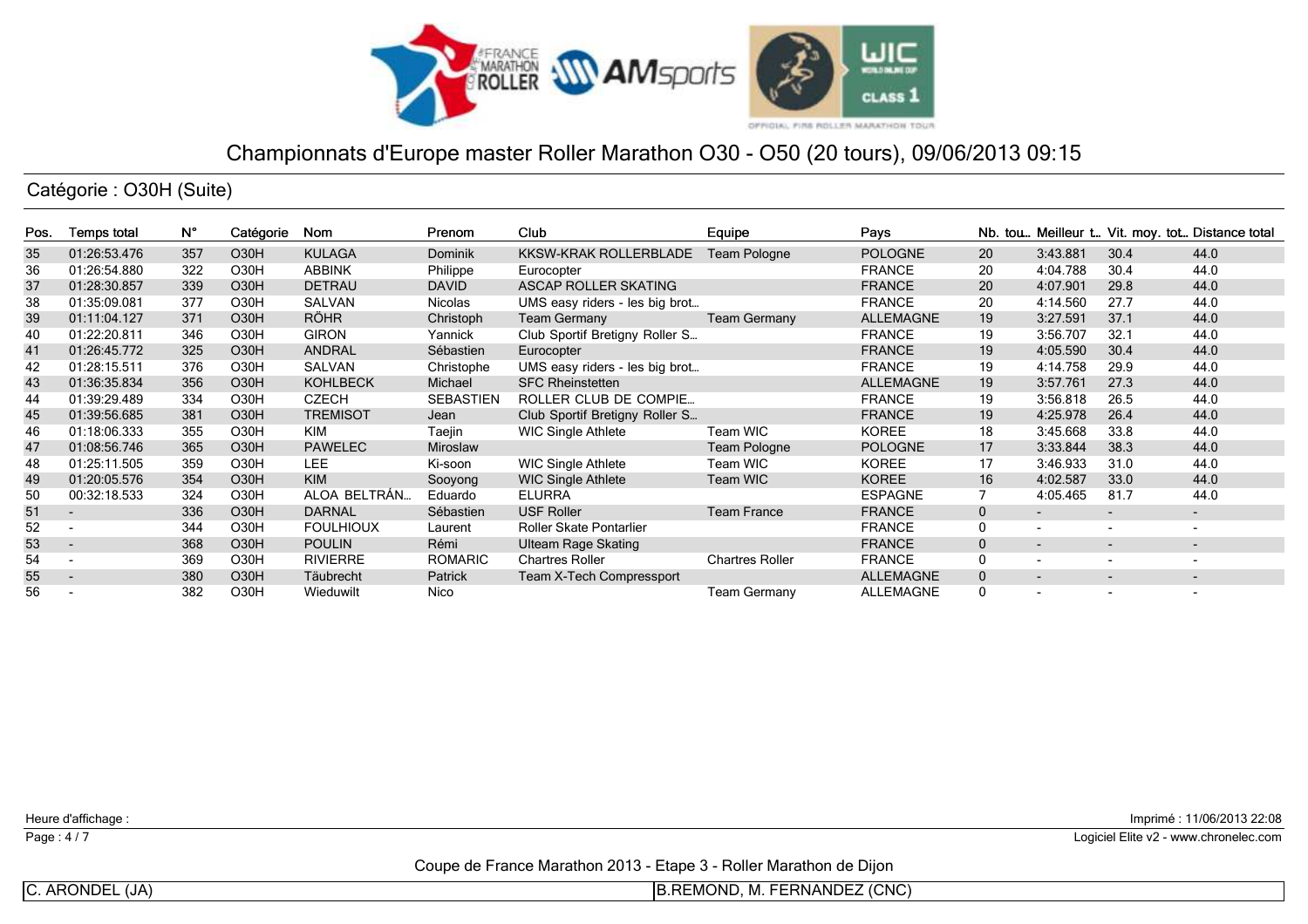

Catégorie : O50F

| Pos. | Temps total              | N°  | Catégorie         | Nom                   | Prenom           | Club                            | Equipe              | Pays             |              |                          |                          | Nb. tou Meilleur t Vit. moy. tot Distance total |
|------|--------------------------|-----|-------------------|-----------------------|------------------|---------------------------------|---------------------|------------------|--------------|--------------------------|--------------------------|-------------------------------------------------|
|      | 01:28:52.694             | 540 | O <sub>50</sub> F | <b>DESIANA</b>        | Caniatti         | PATTINATORI BONONIA             |                     | <b>ITALIE</b>    | 20           | 3:59.590                 | 29.7                     | 44.0                                            |
|      | 01:39:53.188             | 542 | O50F              | DUVAL                 | Claudie          | Club Sportif bretigny roller sp |                     | <b>FRANCE</b>    | 20           | 4:40.222                 | 26.4                     | 44.0                                            |
| 3    | 01:35:14.603             | 546 | O <sub>5</sub> 0F | <b>PAUW</b>           | <b>Brenda</b>    |                                 |                     | <b>PAYS BAS</b>  | 19           | 4:47.641                 | 27.7                     | 44.0                                            |
|      | 01:39:29.973             | 549 | O50F              | <b>WEWERS-FADDA</b>   | Barbara          | <b>ASV Duisburg</b>             | ASV Duisburg        | <b>ALLEMAGNE</b> | 19           | 4:49.130                 | 26.5                     | 44.0                                            |
| 5    | 01:39:30.010             | 541 | O <sub>50</sub> F | <b>DUGUET</b>         | <b>MADELEINE</b> | PATRONAGE LAIQUE PAUL           | <b>Team France</b>  | <b>FRANCE</b>    | 19           | 4:49.650                 | 26.5                     | 44.0                                            |
| 6    | 01:36:22.876             | 548 | O50F              | <b>REININGHAUS</b>    | Michaela         | <b>SCC Skating Berlin</b>       | Team Germany        | ALLEMAGNE        | 18           | 4:49.105                 | 27.4                     | 44.0                                            |
| 7    | 01:36:23.288             | 539 | O <sub>5</sub> 0F | <b>ALTHOFF</b>        | Marion           | ASV Duisburg e.V.               | <b>Team Germany</b> | <b>ALLEMAGNE</b> | 16           | 5:30.136                 | 27.4                     | 44.0                                            |
| 8    | 01:08:41.919             | 544 | O50F              | <b>KREIMER-ESSING</b> | Birait           | <b>ASV Duisburg</b>             | <b>ASV Duisburg</b> | ALLEMAGNE        | 13           | 4:49.043                 | 38.4                     | 44.0                                            |
| 9    | $\overline{\phantom{0}}$ | 543 | O <sub>50</sub> F | <b>GRÖNBERG</b>       | Sirpa            | Team Finland                    |                     | <b>FINLANDE</b>  | $\mathbf{0}$ | $\overline{\phantom{0}}$ | $\overline{\phantom{a}}$ | $\overline{\phantom{a}}$                        |
| 10   |                          | 545 | O50F              | Modauer               | Karin            |                                 | <b>Team Germany</b> | <b>ALLEMAGNE</b> |              | $\overline{\phantom{a}}$ | $\overline{\phantom{0}}$ | -                                               |
| 11   |                          | 547 | O50F              | <b>RAINOLDI</b>       | Lidi             | <b>PARIS UNIVERSITE CLUB</b>    |                     | <b>FRANCE</b>    |              | $\overline{\phantom{0}}$ | $\overline{\phantom{0}}$ | $\overline{\phantom{a}}$                        |

Heure d'affichage :

Page : 5/7

Imprimé : 11/06/2013 22:08

Logiciel Elite v2 - www.chronelec.com

Coupe de France Marathon 2013 - Etape 3 - Roller Marathon de Dijon

C. ARONDEL (JA)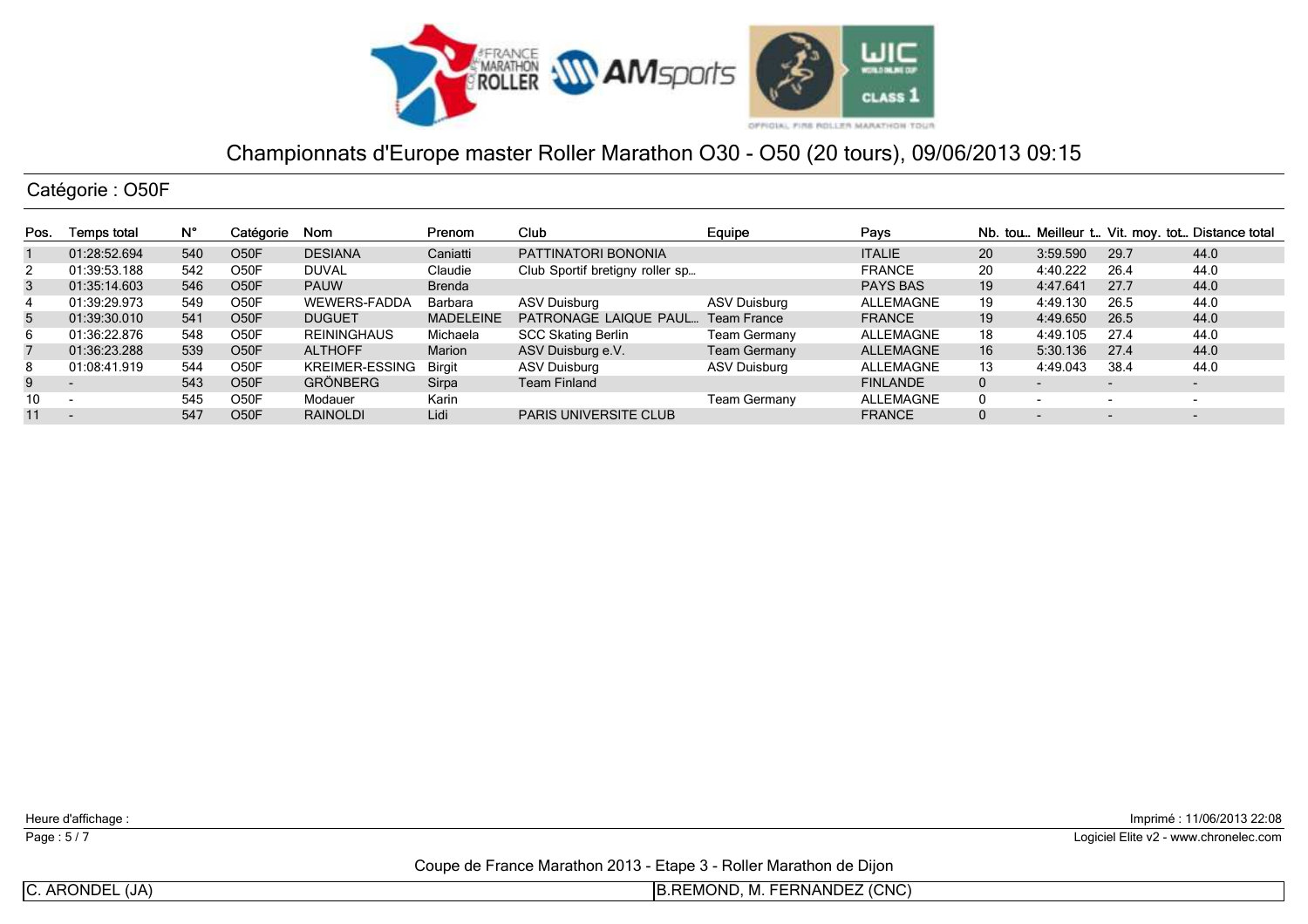

Catégorie : O50H

| Pos.           | <b>Temps total</b> | N°  | Catégorie         | Nom                         | Prenom             | Club                                  | Equipe                     | Pays             |    |          |      | Nb. tou Meilleur t Vit. moy. tot Distance total |
|----------------|--------------------|-----|-------------------|-----------------------------|--------------------|---------------------------------------|----------------------------|------------------|----|----------|------|-------------------------------------------------|
| $\mathbf{1}$   | 01:17:53.332       | 113 | O <sub>50</sub> H | DE REGIL AMOR               | Andres             | <b>BASROLLER</b>                      | FEDERACIÓN VASCA           | <b>ESPAGNE</b>   | 20 | 3:18.264 | 33.9 | 44.0                                            |
| 2              | 01:17:54.819       | 116 | O <sub>50</sub> H | <b>FERNANDEZ</b>            | <b>PASCAL</b>      | TOULOUSE RANDO ROLLE                  | <b>Team France</b>         | <b>FRANCE</b>    | 20 | 3:19.651 | 33.9 | 44.0                                            |
| $\mathbf{3}$   | 01:17:54.832       | 147 | O <sub>50</sub> H | SAIDOU                      | Nordine            | Metallo Sport Chant.                  | <b>Team France</b>         | <b>FRANCE</b>    | 20 | 3:20.172 | 33.9 | 44.0                                            |
| $\overline{4}$ | 01:17:56.705       | 135 | O <sub>50</sub> H | <b>MORPURGO</b>             | JEAN-JACQ          | <b>PARIS HOCKEY CLUB</b>              | <b>Team France</b>         | <b>FRANCE</b>    | 20 | 3:21.995 | 33.9 | 44.0                                            |
| 5              | 01:17:57.421       | 131 | O <sub>50</sub> H | <b>MAUS</b>                 | Hansjörg           | <b>RSC Aachen</b>                     | <b>Team Germany</b>        | <b>ALLEMAGNE</b> | 20 | 3:22.451 | 33.9 | 44.0                                            |
| 6              | 01:17:57.520       | 134 | O <sub>50</sub> H | <b>MORELLI</b>              | Massimo            | ASD Pattinatori Piombinesi            |                            | <b>ITALIE</b>    | 20 | 3:22.580 | 33.9 | 44.0                                            |
| $\overline{7}$ | 01:17:58.355       | 127 | O <sub>50</sub> H | <b>KRONEBERGER</b>          | Kurt               | Masters-Nationalmannschaft            | <b>Team Germany</b>        | <b>ALLEMAGNE</b> | 20 | 3:22.751 | 33.9 | 44.0                                            |
| 8              | 01:18:04.844       | 121 | O <sub>50</sub> H | <b>GORSCHBOTH</b>           | Diemo              | 1. FCN Roll- und Eissport e.V.        | <b>Team Germany</b>        | <b>ALLEMAGNE</b> | 20 | 3:30.011 | 33.8 | 44.0                                            |
| 9              | 01:18:12.051       | 140 | O <sub>50</sub> H | <b>PAOLO</b>                | Campi              | PATTINATORI BONONIA                   |                            | <b>ITALIE</b>    | 20 | 3:36.723 | 33.8 | 44.0                                            |
| 10             | 01:18:12.277       | 139 | O <sub>50</sub> H | <b>OSTYN</b>                | Jean-luc           | Inline Team Brugge                    | Team Belgium               | <b>BELGIQUE</b>  | 20 | 3:36.042 | 33.8 | 44.0                                            |
| 11             | 01:18:13.231       | 120 | O <sub>50</sub> H | <b>GIRARD</b>               |                    | CHRISTOPHE PARIS HOCKEY CLUB          | <b>Team France</b>         | <b>FRANCE</b>    | 20 | 3:37.022 | 33.8 | 44.0                                            |
| 12             | 01:18:13.492       | 138 | O <sub>50</sub> H | <b>ORLOFF</b>               | Benny              | vark                                  |                            | <b>DANEMARK</b>  | 20 | 3:37.206 | 33.7 | 44.0                                            |
| 13             | 01:18:13.604       | 137 | O <sub>50</sub> H | <b>OLSZOWSKI</b>            | Henryk             | <b>KKSW-KRAK ROLLERBLADE</b>          | <b>Team Pologne</b>        | <b>POLOGNE</b>   | 20 | 3:36.821 | 33.7 | 44.0                                            |
| 14             | 01:18:13.951       | 156 | O <sub>50</sub> H | VANDEL                      | <b>JEAN-LUC</b>    | <b>ASCAP TEAM</b>                     | <b>Team France</b>         | <b>FRANCE</b>    | 20 | 3:36.872 | 33.7 | 44.0                                            |
| 15             | 01:18:17.188       | 115 | O <sub>50</sub> H | <b>FAERCH</b>               | Jesper             | <b>IC AALBORG</b>                     | <b>DENMARK</b>             | <b>DANEMARK</b>  | 20 | 3:38.895 | 33.7 | 44.0                                            |
| 16             | 01:18:20.167       | 126 | O <sub>50</sub> H | <b>JERABEK</b>              | Milan              | <b>TJ Sokol Sumperk</b>               | <b>Czech National Team</b> | REPUBLIQUE T     | 20 | 3:37.865 | 33.7 | 44.0                                            |
| 17             | 01:18:26.309       | 102 | O <sub>50</sub> H | <b>ANDREA</b>               | <b>Breveglieri</b> | PATTINATORI BONONIA                   |                            | <b>ITALIE</b>    | 20 | 3:38.226 | 33.7 | 44.0                                            |
| 18             | 01:18:26.544       | 155 | O <sub>50</sub> H | <b>VALOT</b>                | Patrick            | ASPHALTE ROLLER RIXHEIM ROLLER Sports |                            | <b>FRANCE</b>    | 20 | 3:43.811 | 33.7 | 44.0                                            |
| 19             | 01:19:57.251       | 157 | O <sub>50</sub> H | <b>VEYRAT-LACHEN Didier</b> |                    | <b>MONT BLANC ROLLER</b>              |                            | <b>FRANCE</b>    | 20 | 3:38.869 | 33.0 | 44.0                                            |
| 20             | 01:19:57.274       | 142 | O <sub>50</sub> H | PERRET                      | Thomas             | ASPHALTE ROLLER RIXHEI                |                            | <b>FRANCE</b>    | 20 | 3:44.924 | 33.0 | 44.0                                            |
| 21             | 01:19:58.318       | 122 | O <sub>50</sub> H | <b>GROSLAMBERT</b>          | Daniel             | Alliance Glisse Franche Comté         |                            | <b>FRANCE</b>    | 20 | 3:37.802 | 33.0 | 44.0                                            |
| 22             | 01:19:59.025       | 150 | O50H              | <b>SCHREINER</b>            | Guido              | Germany                               | <b>Team Germany</b>        | <b>ALLEMAGNE</b> | 20 | 3:38.350 | 33.0 | 44.0                                            |
| 23             | 01:19:59.535       | 149 | O <sub>50</sub> H | <b>SCHEUER</b>              | Raimund            |                                       | Germany                    | <b>ALLEMAGNE</b> | 20 | 3:38.445 | 33.0 | 44.0                                            |
| 24             | 01:22:27.225       | 151 | O <sub>50</sub> H | <b>SCHRÖTER</b>             | Gerold             | SPEEDTEAM-Schwaben.de                 | DAV Donauwörth             | <b>ALLEMAGNE</b> | 20 | 3:39.677 | 32.0 | 44.0                                            |
| 25             | 01:24:27.026       | 141 | O <sub>50</sub> H | <b>PARVY</b>                | Jean-claude        | DRAC2S                                |                            | <b>FRANCE</b>    | 20 | 3:45.967 | 31.3 | 44.0                                            |
| 26             | 01:24:31.591       | 108 | O50H              | <b>BERREVOETS</b>           | Maarten            |                                       |                            | <b>PAYS BAS</b>  | 20 | 3:44.394 | 31.2 | 44.0                                            |
| 27             | 01:25:39.035       | 103 | O <sub>50</sub> H | ANDREU-SABAT.               | <b>PHILIPPE</b>    | <b>ROLLER SKATING HOCKEY</b>          |                            | <b>FRANCE</b>    | 20 | 3:44.328 | 30.8 | 44.0                                            |
| 28             | 01:26:58.153       | 101 | O50H              | <b>ALESSANDRO</b>           | Bonafè             |                                       | <b>AHP PADOVA</b>          | <b>ITALIE</b>    | 20 | 3:55.284 | 30.4 | 44.0                                            |
| 29             | 01:27:23.315       | 105 | O <sub>50</sub> H | <b>BARTHES</b>              | Laurent            | <b>TRrollS</b>                        |                            | <b>FRANCE</b>    | 20 | 3:43.660 | 30.2 | 44.0                                            |
| 30             | 01:27:24.222       | 109 | O <sub>50</sub> H | <b>BODAM</b>                | Jean-luc           | <b>PHC</b>                            |                            | <b>FRANCE</b>    | 20 | 3:44.726 | 30.2 | 44.0                                            |
| 31             | 01:28:04.840       | 119 | O <sub>50</sub> H | <b>GARNERO</b>              | Christian          | ROLLER PROVENCE MEDIT                 |                            | <b>FRANCE</b>    | 20 | 4:04.254 | 30.0 | 44.0                                            |
| 32             | 01:28:05.039       | 117 | O <sub>50</sub> H | <b>FEUTRIER</b>             | Thierry            | rolling to gap                        |                            | <b>FRANCE</b>    | 20 | 4:04.688 | 30.0 | 44.0                                            |
| 33             | 01:28:05.288       | 104 | O <sub>50</sub> H | <b>AUDINET</b>              | Rémi               | ROLLER PROVENCE MEDIT                 |                            | <b>FRANCE</b>    | 20 | 4:04.316 | 30.0 | 44.0                                            |
| 34             | 01:28:09.779       | 152 | O50H              | <b>SOLLO</b>                | Timo               | <b>Team Finland</b>                   | <b>Team Finland</b>        | <b>FINLANDE</b>  | 20 | 4:04.874 | 29.9 | 44.0                                            |

Heure d'affichage :

Page : 6/7

Imprimé : 11/06/2013 22:08

Logiciel Elite v2 - www.chronelec.com

Coupe de France Marathon 2013 - Etape 3 - Roller Marathon de Dijon

C. ARONDEL (JA)